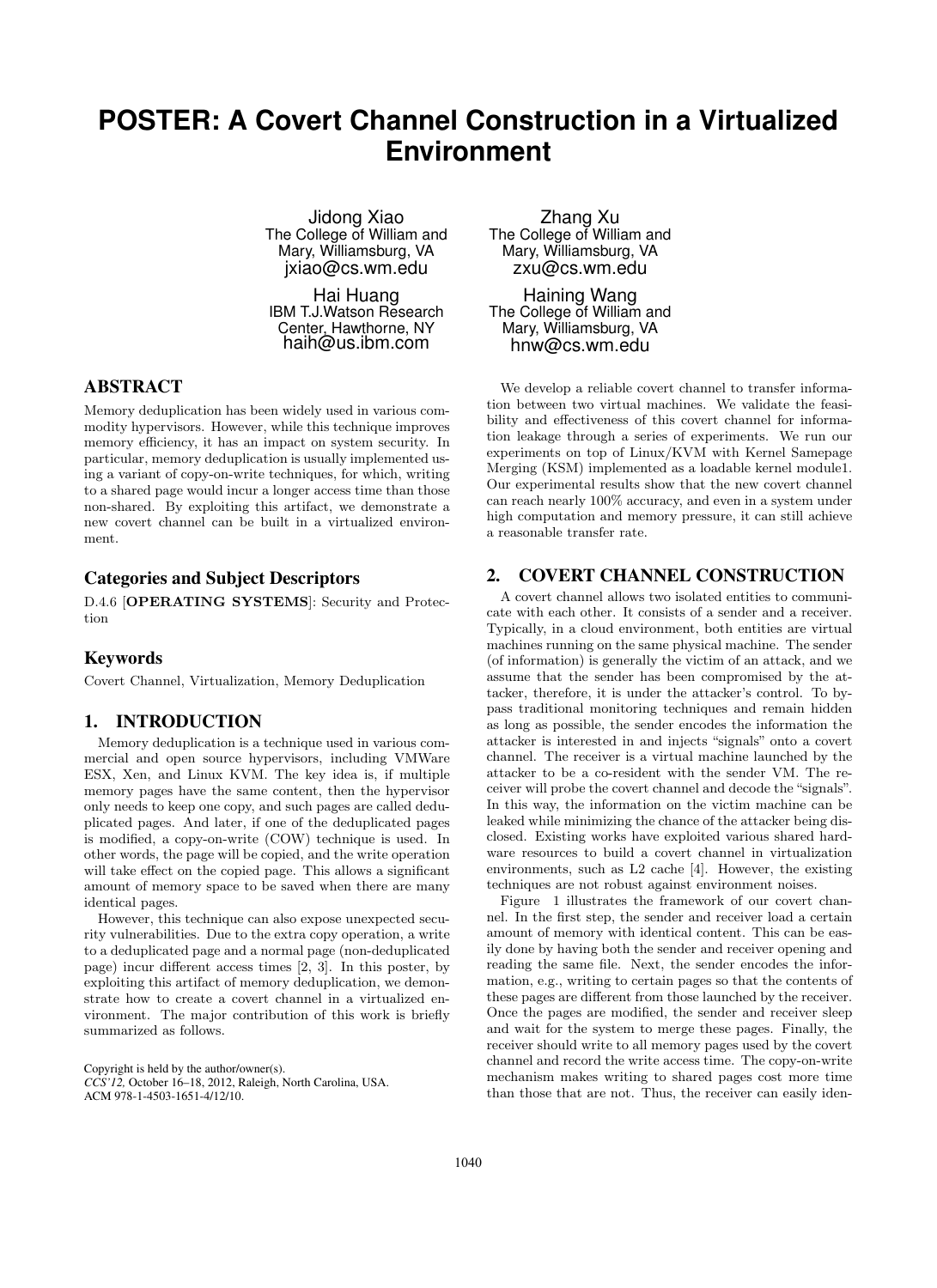

Figure 1: Covert Channel Overview

tify those modified pages. With the knowledge of which pages are modified, the receiver can decode the information. This is basically how the sender and receiver communicate via the memory deduplication covert channel.

The encoding mechanism is further detailed as follows. Since we can detect memory deduplication at the granularity of a page, we make each page represent one bit of information. At the sender side, an unmodified page indicates a 0 and a modified page denotes a 1. For instance, as illustrated in Figure 1, if we want to transmit 001011 through the covert channel, after the sender and receiver both read six identical pages, the sender should modify the 3rd, 5th, and 6th pages. After sleeping for a period of time, the receiver will write to these six pages and record access time. Since pages 1, 2, and 4 remain unchanged, the memory deduplication mechanism should have merged them with their counterparts. On the other hand, pages 3, 5, and 6 have been modified by the sender, and hence they are not deduplicated. Thus, the receiver takes much more time (according to our observation, at least six times more) to write to pages 1, 2, and 4 than to pages 3, 5, and 6. At the receiver side, a long access time indicates a 0 and a short access time denotes a 1. Therefore, in our example the receiver can infer that the sender is sending 001011.

### 3. EXPERIMENTAL EVALUATION

The experiments are conducted on an Intel Xeon 3.07GHz, Quad-Core processor with 4GB memory. Each Guest is assigned 1GB memory. The host OS is Linux(2.6.37) with Kernel Samepage Merging (KSM) implemented as a loadable kernel module.

We first validate the feasibility of the memory deduplication based covert channel. We boot two virtual machines on the same hypervisor. One virtual machine is selected as the sender and the other is set as the receiver. We load a file of size 1088KB (i.e., 272 4KB pages) into memory. In order to ensure the reliability of deduplication, we set the sleeping time to 250 seconds. We set up four sets of experiments. In each experiment, the sender modifies different pages to transfer different messages to the receiver, and we record all the write access time to these 272 pages at the receiver side to verify whether the information has been correctly delivered.

Figure 2 shows the experimental results. In the first experiment, the sender wants to send a 272-bit data beginning



Figure 2: Information Transferring in Covert Channel

with 00111 as the first 5 bits followed by all 0s. Between the sender and receiver, if a modified page denotes a 1 and an unmodified page denotes a 0, the sender would need to modify the 3rd, 4th, and 5th pages to encode such data. For the other three experiments, the sender modifies pages 260, 261, and 262 in the second experiment, pages 205, 206, and 207 in the third experiment, and pages 69, 70, and 71 in the last experiment. From Figure 2, we can see although different experiments demonstrate different write access spikes, the sender-modified pages always incur much less write access time. This is because once the sender modifies a page, the page will become a non-deduplicated page, and hence less time is required for the following write access issued by the receiver. We also observe that, the time of writing to a deduplicated page is always at least 6 times longer than writing to a non-deduplicated page. This strong signal-tonoise ratio implies that the covert channel can be reliably established.

Next we evaluate the channel's bit rate and robustness to see whether it is practical. The bit rate (R) is determined by the time needed to complete one transmission (T), and the volume (V) of information that can be delivered in one transmission:  $R=V/T$ . Moreover, since the transmission time is dominated by the sleeping time (i.e., the transmission time is almost equivalent to the sleeping time), we can use the sleeping time as the time required to complete one transmission without losing much accuracy. In this set of experiments, we also set up two virtual machines as the sender and the receiver, respectively. In each round, the sender and the receiver load a file with a certain size into memory to build the channel. We gradually increase the sleeping time until it reaches a threshold such that the information can be transferred through the covert channel without any errors. We call such a threshold stable sleeping time. Then, we gradually increase the size of the loaded file and record the change of the stable sleeping time. After obtaining the stable sleeping time for each different memory size, we can calculate the bit rate using the formula of  $R=V/T$ .